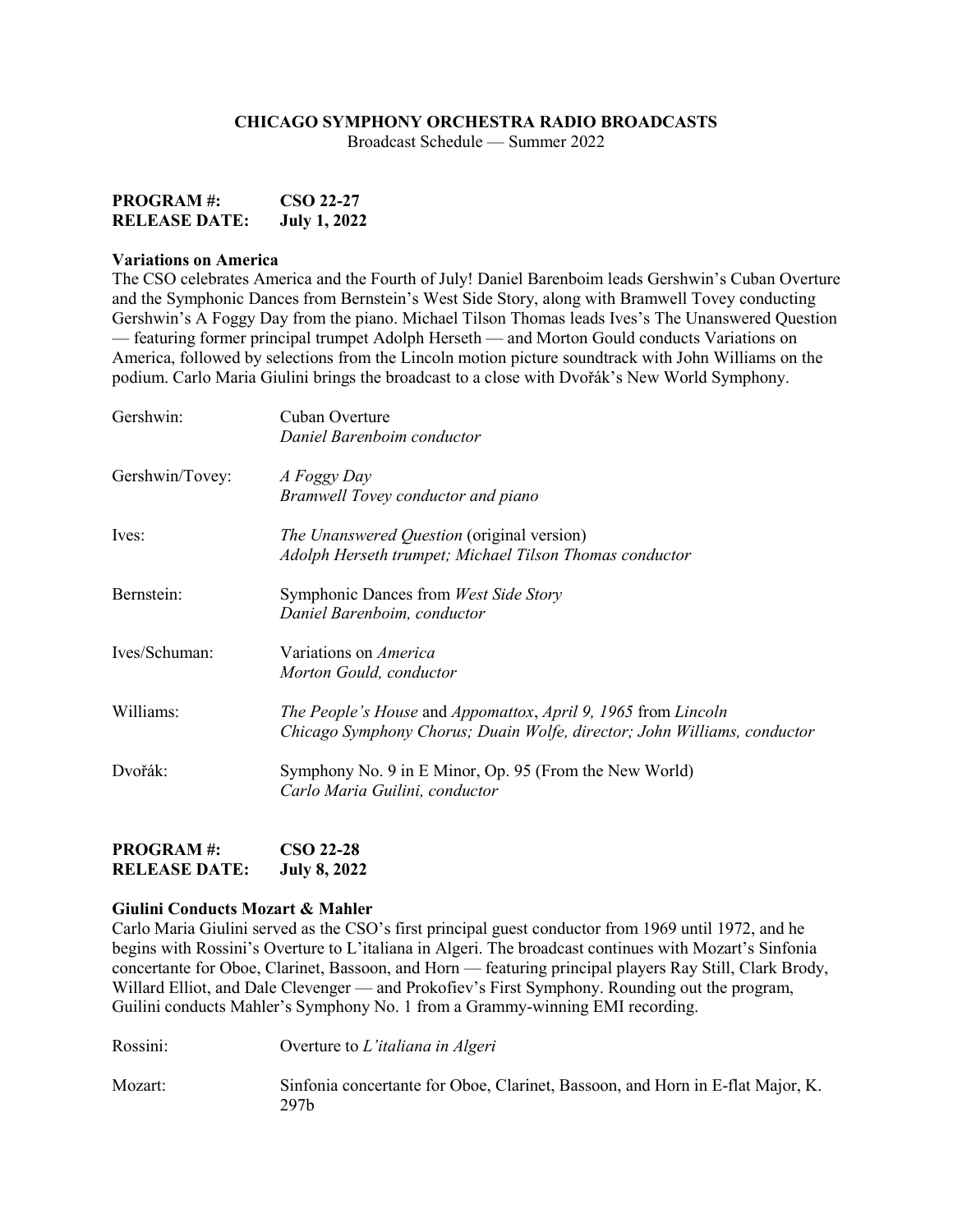|            | Ray Still, oboe; Clark Brody, clarinet; Willard Elliot, bassoon; Dale Clevenger,<br>horn |
|------------|------------------------------------------------------------------------------------------|
| Prokofiev: | Symphony No. 1 in D Major, Op. 25 (Classical)                                            |
| Mahler:    | Symphony No. 1 in D Major<br>Carlo Maria Giulini, conductor                              |

| <b>PROGRAM#:</b>     | <b>CSO 22-29</b>     |
|----------------------|----------------------|
| <b>RELEASE DATE:</b> | <b>July 15, 2022</b> |

### **De Ridder & Barnatan**

André de Ridder makes his CSO subscription series debut opening with Gershwin's Porgy and Bess: A Symphonic Picture. Inon Barnatan then joins him onstage as soloist in Gershwin's Rhapsody in Blue and Ravel's Piano Concerto in G major. Next, seventh music director Jean Martinon leads two suites from Bizet's L'arlésienne and Paganini's Moto perpetuo (orchestrated by second music director Frederick Stock), both recorded for RCA.

| Gershwin/Bennett: | Porgy and Bess: A Symphonic Picture                                          |
|-------------------|------------------------------------------------------------------------------|
| Gershwin:         | Rhapsody in Blue<br>Inon Barnatan, piano                                     |
| Ravel:            | Piano Concerto in G Major<br>Inon Barnatan, piano; André de Ridder conductor |
| Bizet:            | Suites Nos. 1 and 2 from L'arlésienne                                        |
| Paganini/Stock:   | Moto perpetuo, Op. 11<br>Jean Martinon, conductor                            |

**PROGRAM #: CSO 22-30 RELEASE DATE: July 22, 2022**

### **Orozco-Estrada & Hahn**

Andrés Orozco-Estrada begins this program with the world premiere of Gabriela Lena Frank's Haillí-Serenata, commissioned by the Chicago Symphony Orchestra. Hilary Hahn — the CSO's first Artist-in-Residence — is soloist in Dvořák's Violin Concerto, followed by Tchaikovsky's Fifth Symphony. Finally, Daniel Barenboim leads Bruckner's Te Deum featuring the Chicago Symphony Chorus and soloists Jessye Norman, Yvonne Minton, David Rendall, and Samuel Ramey, from a 1981 Deutsche Grammophon recording.

| Frank:       | Haillí-Serenata                                          |
|--------------|----------------------------------------------------------|
| Dvořák:      | Violin Concerto in A Minor, Op. 53<br>Hilary Hahn violin |
| Tchaikovsky: | Symphony No. 5 in E Minor, Op. 64                        |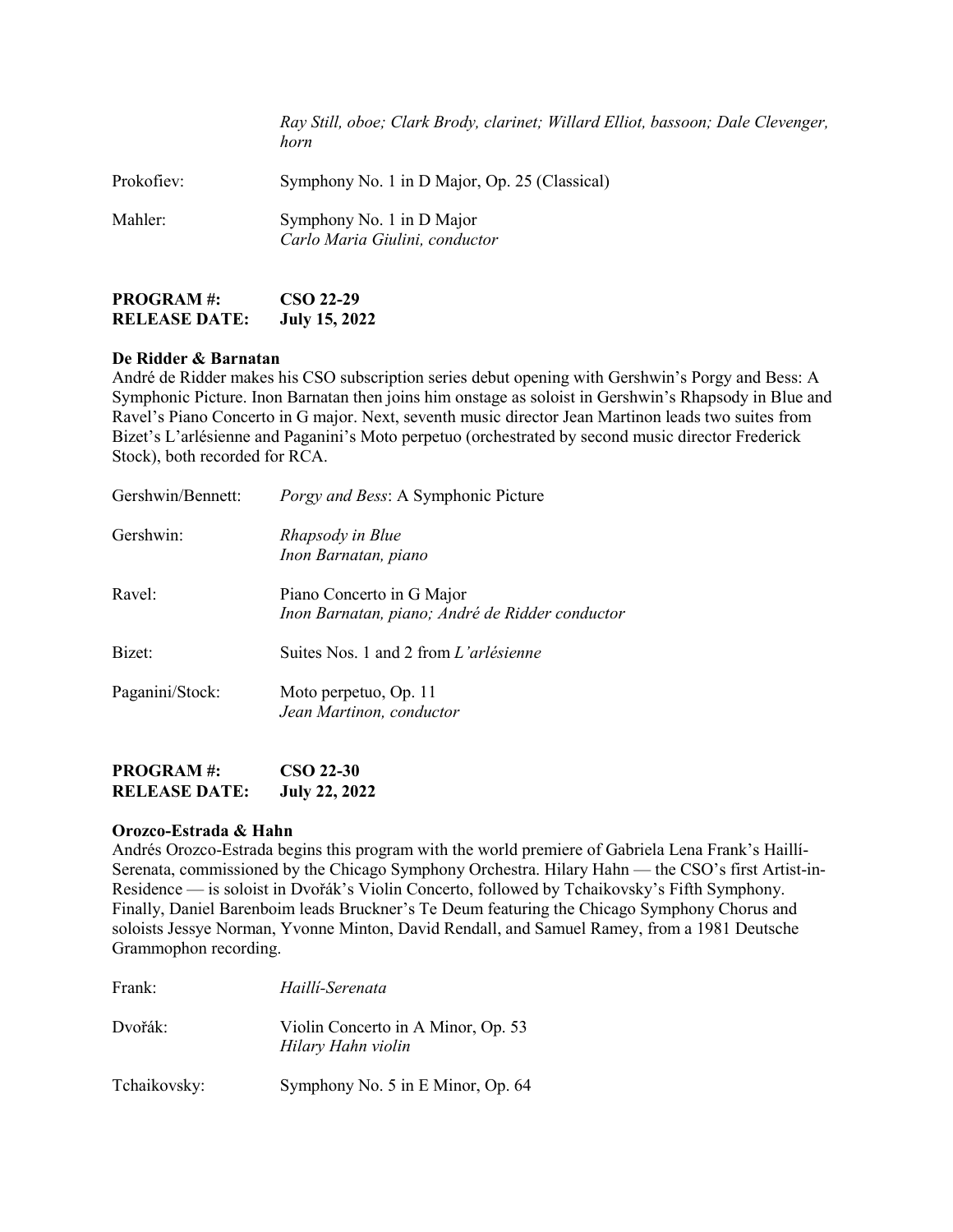*Andrés Orozco-Estrada, conductor; Bruckner Te Deum; Jessye Norman, soprano; Yvonne Minton, mezzo-soprano; David Rendall, tenor; Samuel Ramey, bass; Chicago Symphony Chorus; Margaret Hillis, director; Daniel Barenboim, conductor*

| <b>PROGRAM#:</b>     | CSO 22-31            |
|----------------------|----------------------|
| <b>RELEASE DATE:</b> | <b>July 29, 2022</b> |

# **De Waart & Josefowicz**

Edo de Waart opens this program with Adams's The Chairman Dances, followed by Stravinsky's Violin Concerto in D featuring Leila Josefowicz and Dvořák's Eighth Symphony. Then, Claudio Abbado, the CSO's second principal guest conductor from 1982 until 1985, leads Brahms's Double Concerto featuring violinist Issac Stern and cellist Yo-Yo Ma from a 1986 CBS release.

| Adams:      | The Chairman Dances (Foxtrot for Orchestra)                                                                                   |
|-------------|-------------------------------------------------------------------------------------------------------------------------------|
| Stravinsky: | Violin Concerto in D<br>Leila Josefowicz, violin                                                                              |
| Dvořák:     | Symphony No. 8 in G Major, Op. 88<br>Edo de Waart, conductor                                                                  |
| Brahms:     | Concerto for Violin and Cello in A Minor, Op. 102 (Double)<br>Issac Stern, violin; Yo-Yo Ma, cello; Claudio Abbado, conductor |

| <b>PROGRAM#:</b>     | CSO 22-32             |
|----------------------|-----------------------|
| <b>RELEASE DATE:</b> | <b>August 5, 2022</b> |

#### **Hannu Lintu & Ray Chen**

Hannu Lintu returns to lead Brahms's Fourth Symphony and Lalo's Symphonie espagnole for Violin and Orchestra featuring Ray Chen. The program opens with the world premiere of Magnus Lindberg's Serenades, a CSO co-commissioned work. The broadcast begins with Nielsen's Helios Overture and ends with Sibelius' Finlandia from Lintu's debut performances with the CSO in February 2020.

| Nielsen:  | Helios Overture, Op. 17                                                         |
|-----------|---------------------------------------------------------------------------------|
| Lindberg: | Serenades                                                                       |
| Lalo:     | <i>Symphonie espagnole</i> for Violin and Orchestra, Op. 21<br>Ray Chen, violin |
| Brahms:   | Symphony No. 4 in E Minor, Op. 98                                               |
| Sibelius: | <i>Finlandia</i> , Op. 26, No. 7<br>Hannu Lintu, conductor                      |

**PROGRAM #: CSO 22-33 RELEASE DATE: August 12, 2022**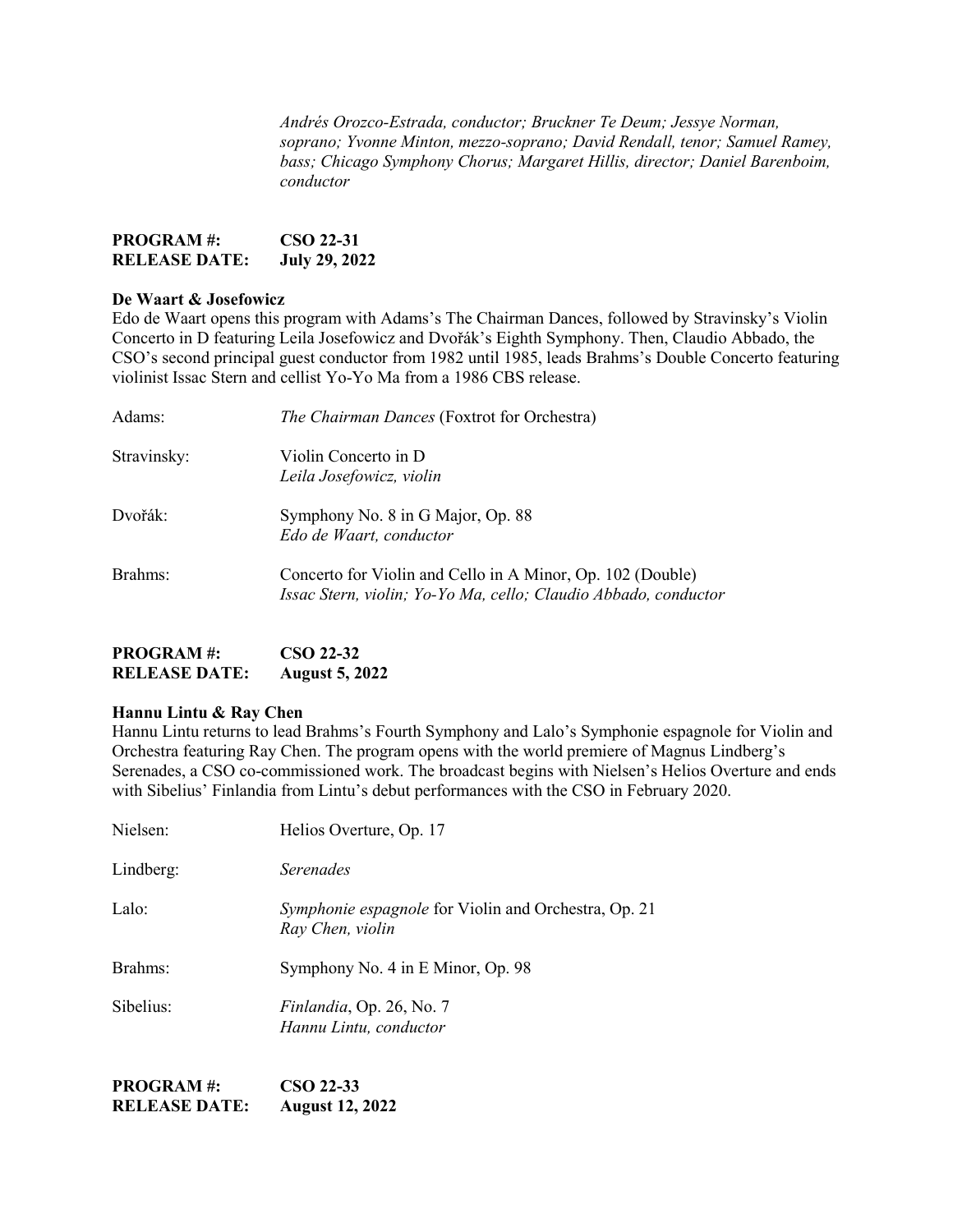# **Blomstedt Conducts Brahms 2**

Herbert Blomstedt leads Mozart's Piano Concerto No. 23 — featuring soloist Bertrand Chamayou in his CSO debut performances — and Brahms's Second Symphony. Rounding out the broadcast, Seiji Ozawa, the Ravinia Festival's first music director, conducts Stravinsky's The Rite of Spring from a 1968 RCA recording.

| Mozart:     | Piano Concerto No. 23 in A Major, K. 488<br>Bertrand Chamayou, piano |
|-------------|----------------------------------------------------------------------|
| Brahms:     | Symphony No. 2 in D Major, Op. 73<br>Herbert Blomstedt, conductor    |
| Stravinsky: | Rite of Spring<br>Seiji Ozawa conductor                              |

| <b>PROGRAM#:</b>     | CSO 22-34              |
|----------------------|------------------------|
| <b>RELEASE DATE:</b> | <b>August 19, 2022</b> |

# **Pierre Boulez & Robert Chen**

Pierre Boulez served as the CSO's third principal guest conductor and first conductor emeritus for over two decades, from 1995 until 2016. On this program, he leads Ligeti's Violin Concerto featuring Concertmaster Robert Chen, along with Ravel's Mother Goose Suite and Valses nobles et sentimentales, plus Debussy's Symphonic Fragments from The Martyrdom of Saint Sebastian and La mer.

| Debussy: | Symphonic Fragments from The Martyrdom of Saint Sebastian         |
|----------|-------------------------------------------------------------------|
| Ravel:   | <i>Mother Goose</i> Suite                                         |
| Ligeti:  | Violin Concerto<br>Robert Chen, violin                            |
| Debussy: | La mer                                                            |
| Ravel:   | <i>Valses nobles et sentimentales</i><br>Pierre Boulez, conductor |

| <b>PROGRAM#:</b>     | CSO 22-35              |
|----------------------|------------------------|
| <b>RELEASE DATE:</b> | <b>August 26, 2022</b> |

#### **Alsop & Vondráček**

Marin Alsop opens this program with Barber's First Symphony and Rachmaninov's Second Piano Concerto, featuring Lukáš Vondráček in his debut performances, followed by Elgar's Enigma Variations. The broadcast also includes music by Alsop's mentor, Leonard Bernstein: the Prologue, Tonight, Rumble, and Somewhere from West Side Story, under the baton of Daniel Barenboim from a 1998 Teldec recording.

Barber: Symphony No. 1, Op. 9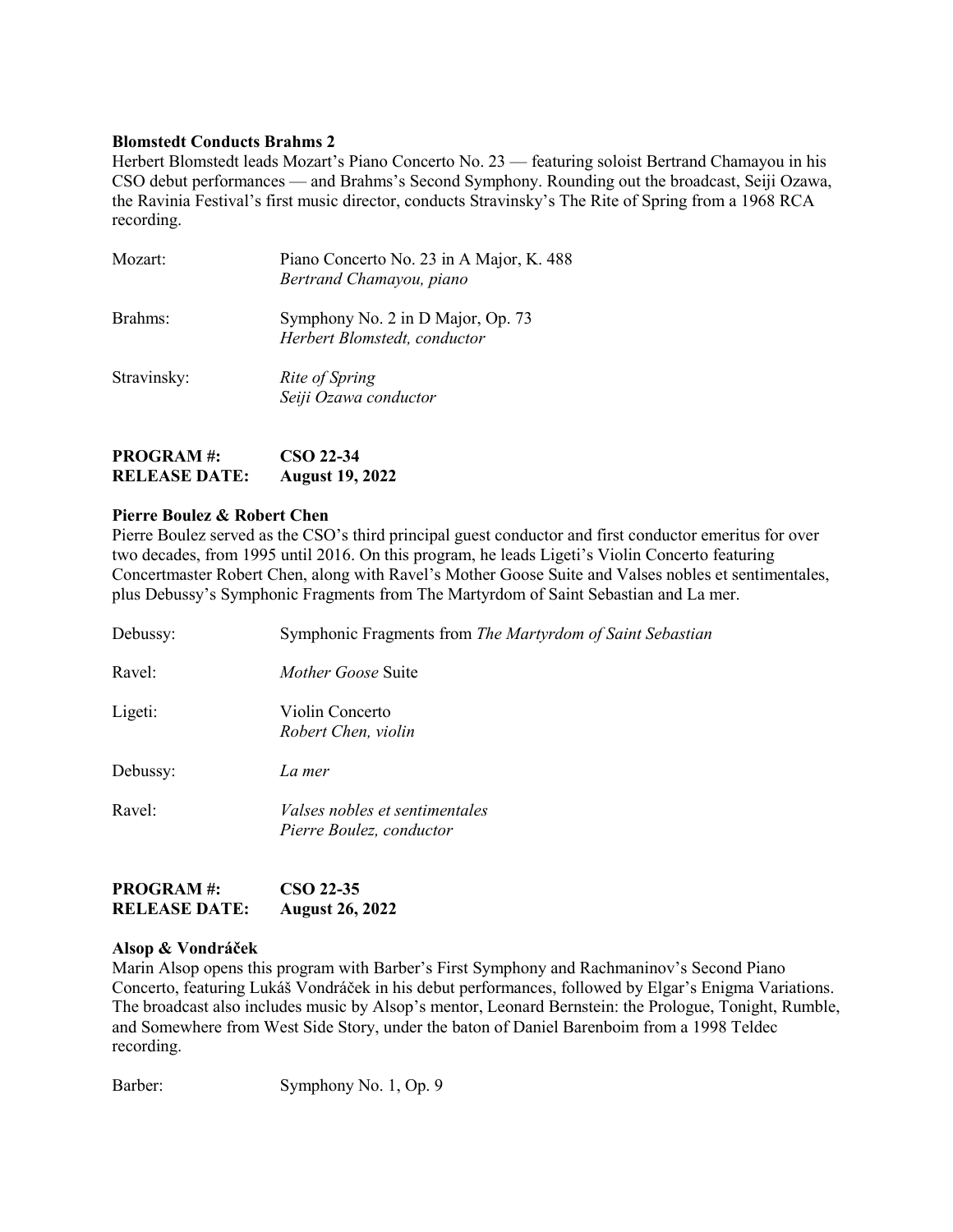| Rachmaninov: | Piano Concerto No. 2 in C Minor, Op. 18<br>Lukáš Vondráček, piano                            |
|--------------|----------------------------------------------------------------------------------------------|
| Elgar:       | Variations on an Original Theme, Op. 36 (Enigma)<br>Marin Alsop, conductor                   |
| Bernstein:   | Prologue, Tonight, Rumble, and Somewhere from West Side Story<br>Daniel Barenboim, conductor |

# **RELEASE DATE: September 2, 2022**

**PROGRAM #: CSO 22-36**

# **Guerrero & Binelli**

Guest conductor Giancarlo Guerrero and bandoneón soloist Daniel Binelli join forces in Piazzolla's Aconcagua Concerto followed by the composer's Oblivion, included as an encore. The program continues with Guerrero leading Beethoven's First Symphony. Finally, Sir Georg Solti, the CSO's eighth music director, leads Tchaikovsky's Fourth Symphony, recorded in 1984 for London.

| Chaconne in E Minor                                                         |
|-----------------------------------------------------------------------------|
| Aconcagua Concerto for Bandoneón and Orchestra<br>Daniel Binelli, bandoneon |
| <i>Oblivion</i> for Bandoneón and Strings<br>Daniel Binelli, bandoneon      |
| Symphony No. 1 in C Major, Op. 21<br>Giancarlo Guerrero, conductor          |
| Symphony No. 4 in F Minor, Op. 36<br>Sir Georg Solti, conductor             |
|                                                                             |

# **PROGRAM #: CSO 22-37 RELEASE DATE: September 9, 2022**

# **Afkham Conducts Brahms 3**

David Afkham returns in a program featuring three masterworks of the German repertory: Haydn's Symphony No. 44 (Mourning), Richard Strauss's Death and Transfiguration, and Brahms's Third Symphony. The broadcast concludes with a 1977 Deutsche Grammophon recording of Prokofiev's Scythian Suite lead by Claudio Abbado, the CSO's second principal guest conductor from 1982 until 1985.

| Haydn:      | Symphony No. 44 in E Minor (Mourning)                        |
|-------------|--------------------------------------------------------------|
| R. Strauss: | Death and Transfiguration, Op. 24                            |
| Brahms:     | Symphony No. 3 in F Major, Op. 90<br>David Afkham, conductor |